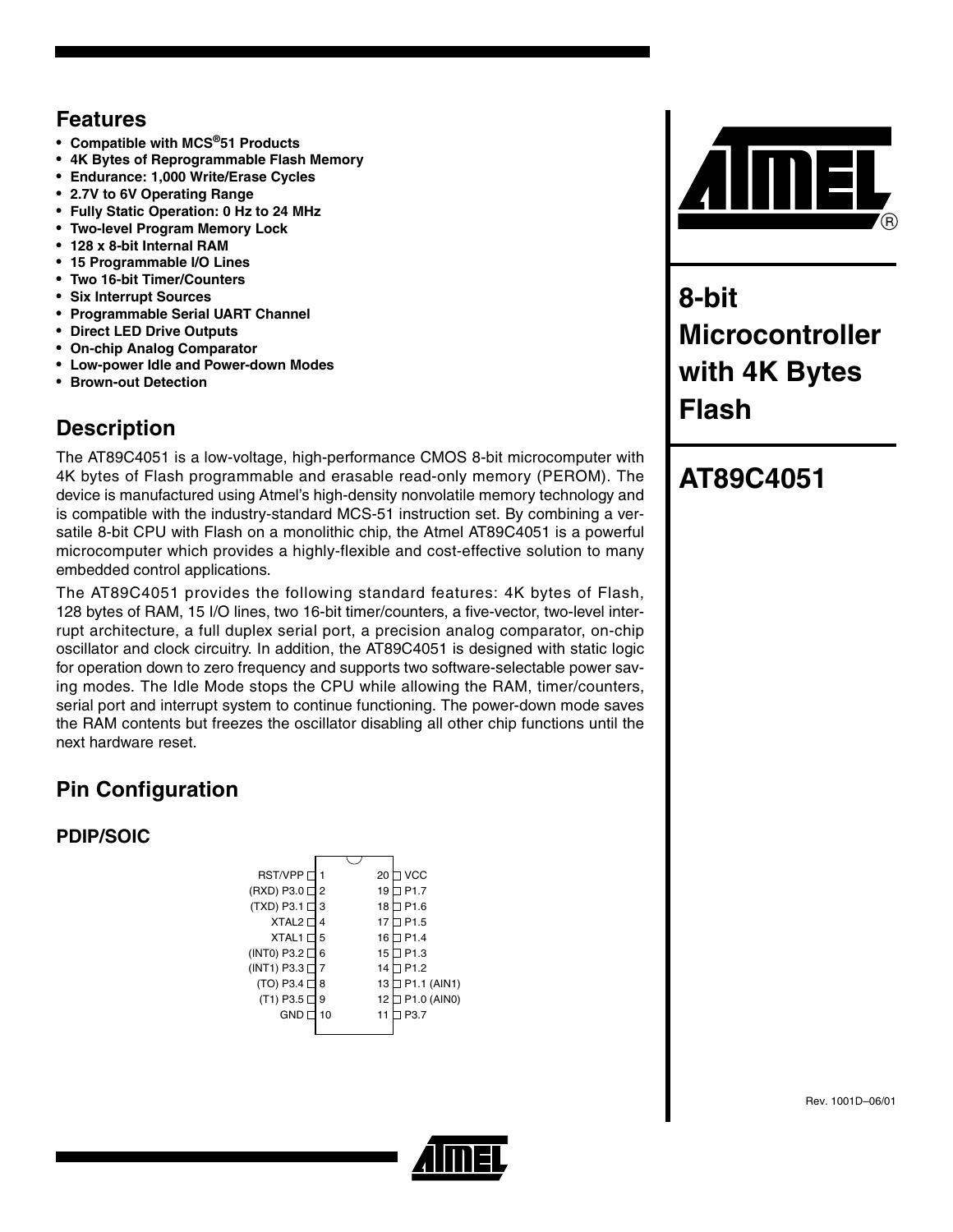

## **Block Diagram**

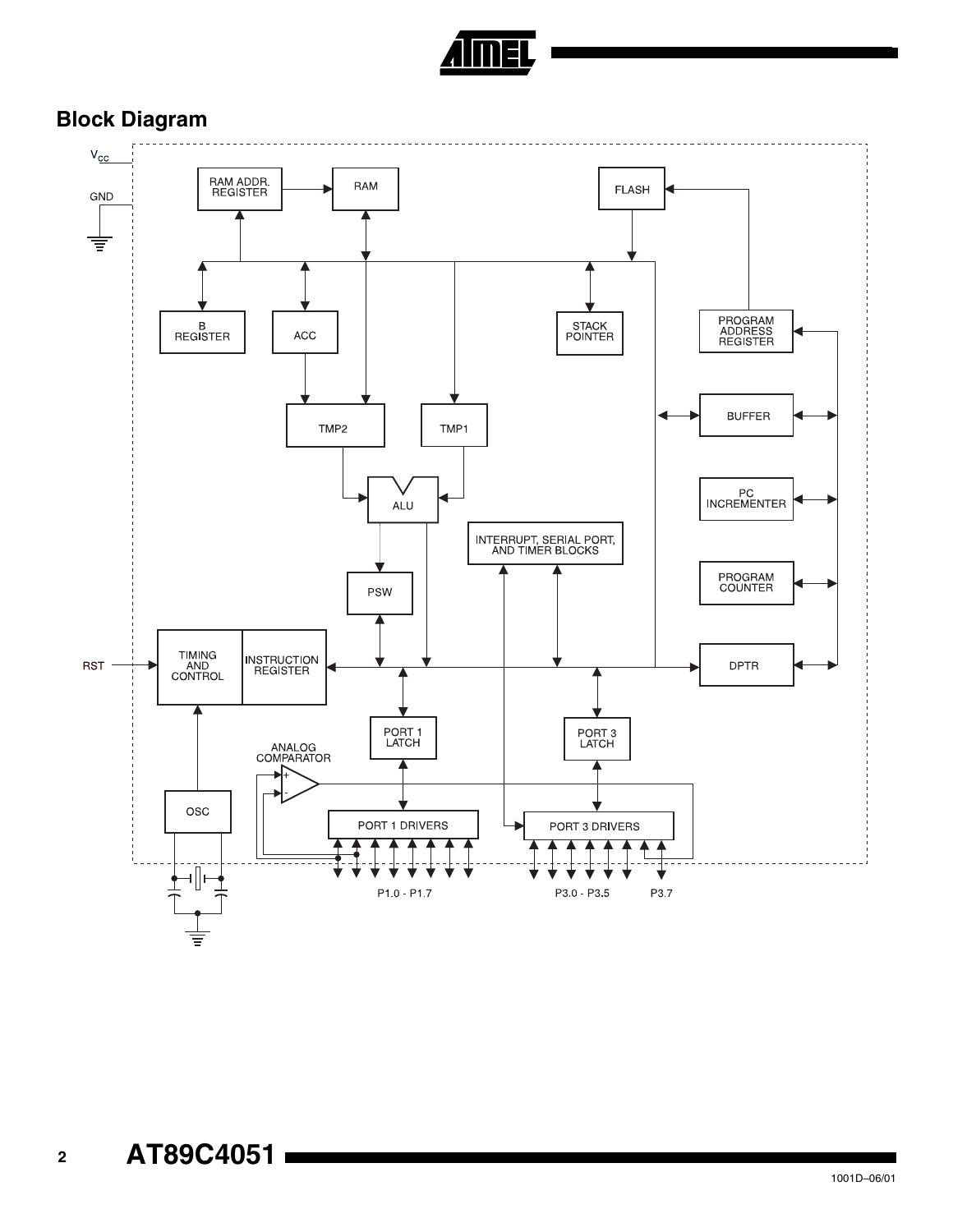#### **Pin Description**

#### **VCC** Supply voltage.

#### GND Ground

**Port 1** Port 1 is an 8-bit bi-directional I/O port. Port pins P1.2 to P1.7 provide internal pullups. P1.0 and P1.1 require external pullups. P1.0 and P1.1 also serve as the positive input (AIN0) and the negative input (AIN1), respectively, of the on-chip precision analog comparator. The Port 1 output buffers can sink 20 mA and can drive LED displays directly. When 1s are written to Port 1 pins, they can be used as inputs. When pins P1.2 to P1.7 are used as inputs and are externally pulled low, they will source current  $(I<sub>II</sub>)$  because of the internal pullups.

Port 1 also receives code data during Flash programming and verification.

**Port 3** Port 3 pins P3.0 to P3.5, P3.7 are seven bi-directional I/O pins with internal pullups. P3.6 is hard-wired as an input to the output of the on-chip comparator and is not accessible as a general purpose I/O pin. The Port 3 output buffers can sink 20 mA. When 1s are written to Port 3 pins they are pulled high by the internal pullups and can be used as inputs. As inputs, Port 3 pins that are externally being pulled low will source current  $(I_{II})$ because of the pullups.

> Port 3 also serves the functions of various special features of the AT89C4051 as listed below:

| <b>Port Pin</b>  | <b>Alternate Functions</b>  |
|------------------|-----------------------------|
| P <sub>3.0</sub> | RXD (serial input port)     |
| P <sub>3.1</sub> | TXD (serial output port)    |
| P <sub>3.2</sub> | INTO (external interrupt 0) |
| P <sub>3.3</sub> | INT1 (external interrupt 1) |
| P <sub>3.4</sub> | T0 (timer 0 external input) |
| P <sub>3.5</sub> | T1 (timer 1 external input) |

Port 3 also receives some control signals for Flash programming and verification.

**RST** Reset input. All I/O pins are reset to 1s as soon as RST goes high. Holding the RST pin high for two machine cycles while the oscillator is running resets the device.

Each machine cycle takes 12 oscillator or clock cycles.

**XTAL1** Input to the inverting oscillator amplifier and input to the internal clock operating circuit.

**XTAL2** Output from the inverting oscillator amplifier.

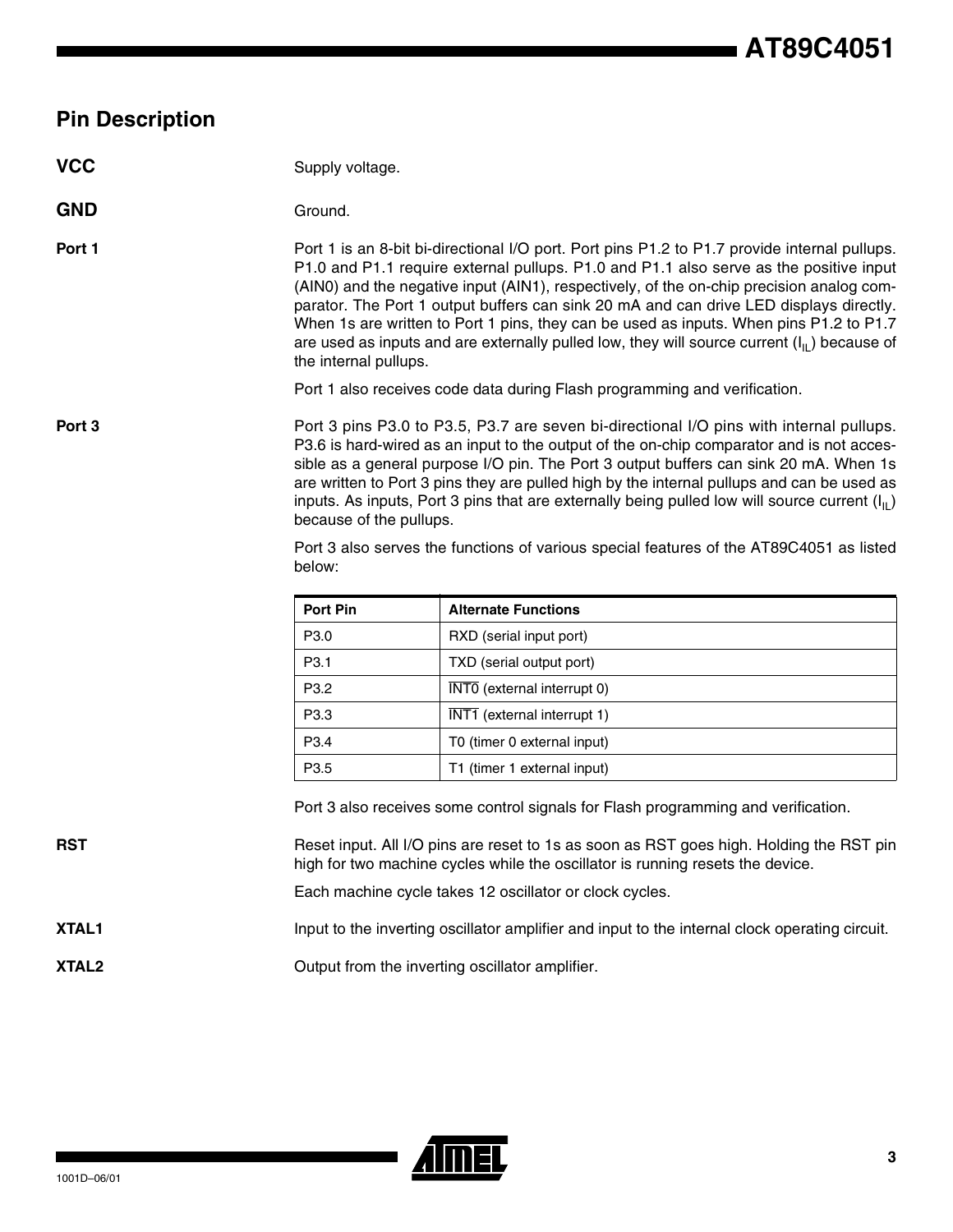

## **Oscillator Characteristics**

XTAL1 and XTAL2 are the input and output, respectively, of an inverting amplifier which can be configured for use as an on-chip oscillator, as shown in [Figure 1](#page-3-0). Either a quartz crystal or ceramic resonator may be used. To drive the device from an external clock source, XTAL2 should be left unconnected while XTAL1 is driven as shown in [Figure 2](#page-3-1). There are no requirements on the duty cycle of the external clock signal, since the input to the internal clocking circuitry is through a divide-by-two flip-flop, but minimum and maximum voltage high and low time specifications must be observed.

<span id="page-3-0"></span>**Figure 1.** Oscillator Connections



Note:  $C1$ ,  $C2 = 30$  pF  $\pm 10$  pF for Crystals  $= 40$  pF  $\pm$  10 pF for Ceramic Resonators

<span id="page-3-1"></span>**Figure 2.** External Clock Drive Configuration

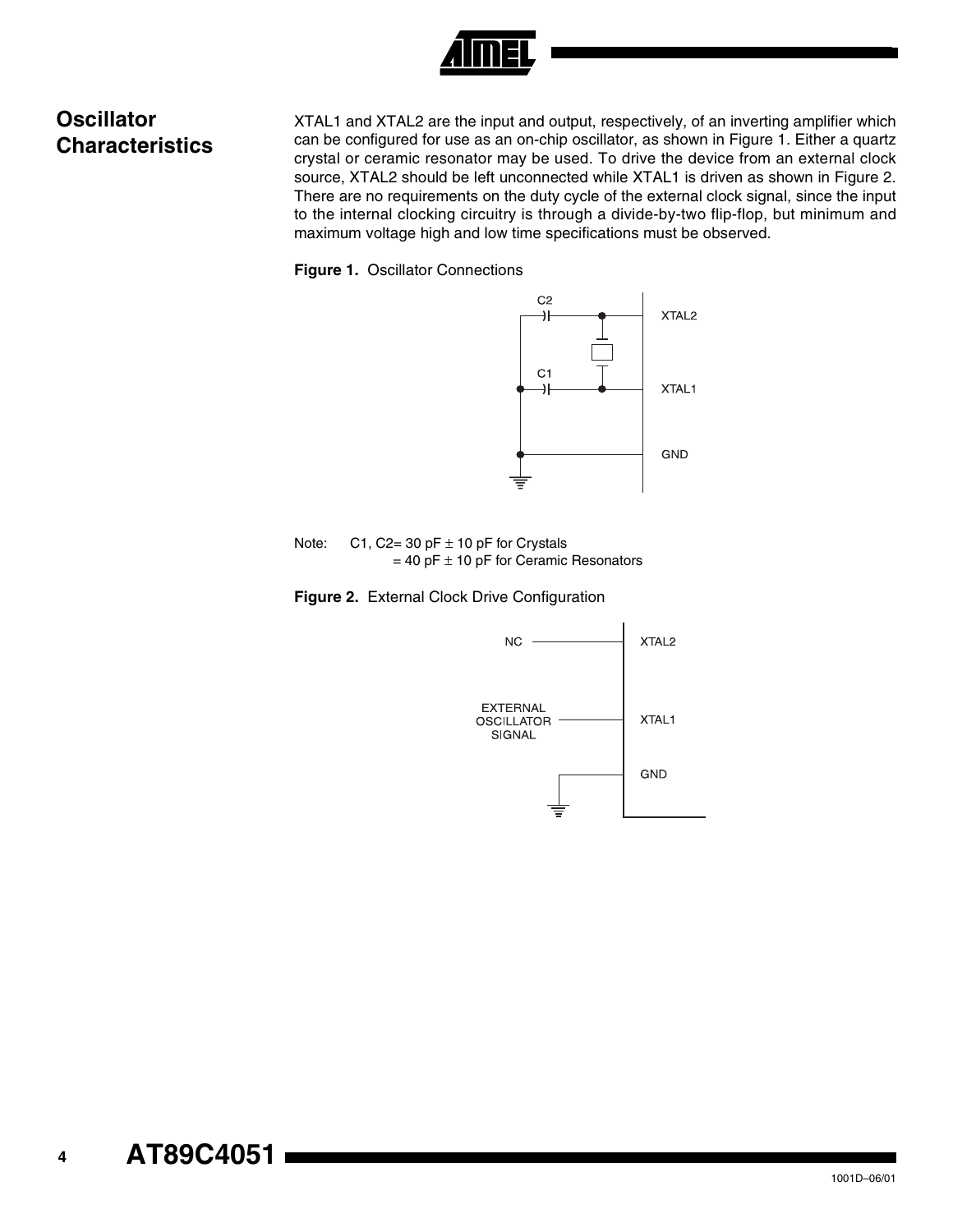#### **Special Function Registers**

A map of the on-chip memory area called the Special Function Register (SFR) space is shown in the table below.

Note that not all of the addresses are occupied, and unoccupied addresses may not be implemented on the chip. Read accesses to these addresses will in general return random data, and write accesses will have an indeterminate effect.

User software should not write 1s to these unlisted locations, since they may be used in future products to invoke new features. In that case, the reset or inactive values of the new bits will always be 0.

**Table 1.** AT89C4051 SFR Map and Reset Values

| 0F8H |                            |                         |                             |                        |                             |                             |                         | 0FFH        |
|------|----------------------------|-------------------------|-----------------------------|------------------------|-----------------------------|-----------------------------|-------------------------|-------------|
| 0F0H | $\, {\bf B}$<br>00000000   |                         |                             |                        |                             |                             |                         | 0F7H        |
| 0E8H |                            |                         |                             |                        |                             |                             |                         | <b>OEFH</b> |
| 0E0H | $\mathsf{ACC}$<br>00000000 |                         |                             |                        |                             |                             |                         | 0E7H        |
| 0D8H |                            |                         |                             |                        |                             |                             |                         | 0DFH        |
| 0D0H | <b>PSW</b><br>00000000     |                         |                             |                        |                             |                             |                         | 0D7H        |
| 0C8H |                            |                         |                             |                        |                             |                             |                         | 0CFH        |
| 0C0H |                            |                         |                             |                        |                             |                             |                         | 0C7H        |
| 0B8H | IP<br>XXX00000             |                         |                             |                        |                             |                             |                         | 0BFH        |
| 0B0H | P <sub>3</sub><br>11111111 |                         |                             |                        |                             |                             |                         | 0B7H        |
| 0A8H | IE<br>0XX00000             |                         |                             |                        |                             |                             |                         | 0AFH        |
| 0A0H |                            |                         |                             |                        |                             |                             |                         | 0A7H        |
| 98H  | SCON<br>00000000           | <b>SBUF</b><br>XXXXXXX  |                             |                        |                             |                             |                         | 9FH         |
| 90H  | P <sub>1</sub><br>11111111 |                         |                             |                        |                             |                             |                         | 97H         |
| 88H  | <b>TCON</b><br>00000000    | <b>TMOD</b><br>00000000 | TL <sub>0</sub><br>00000000 | TL1<br>00000000        | TH <sub>0</sub><br>00000000 | TH <sub>1</sub><br>00000000 |                         | 8FH         |
| 80H  |                            | <b>SP</b><br>00000111   | <b>DPL</b><br>00000000      | <b>DPH</b><br>00000000 |                             |                             | <b>PCON</b><br>0XXX0000 | 87H         |

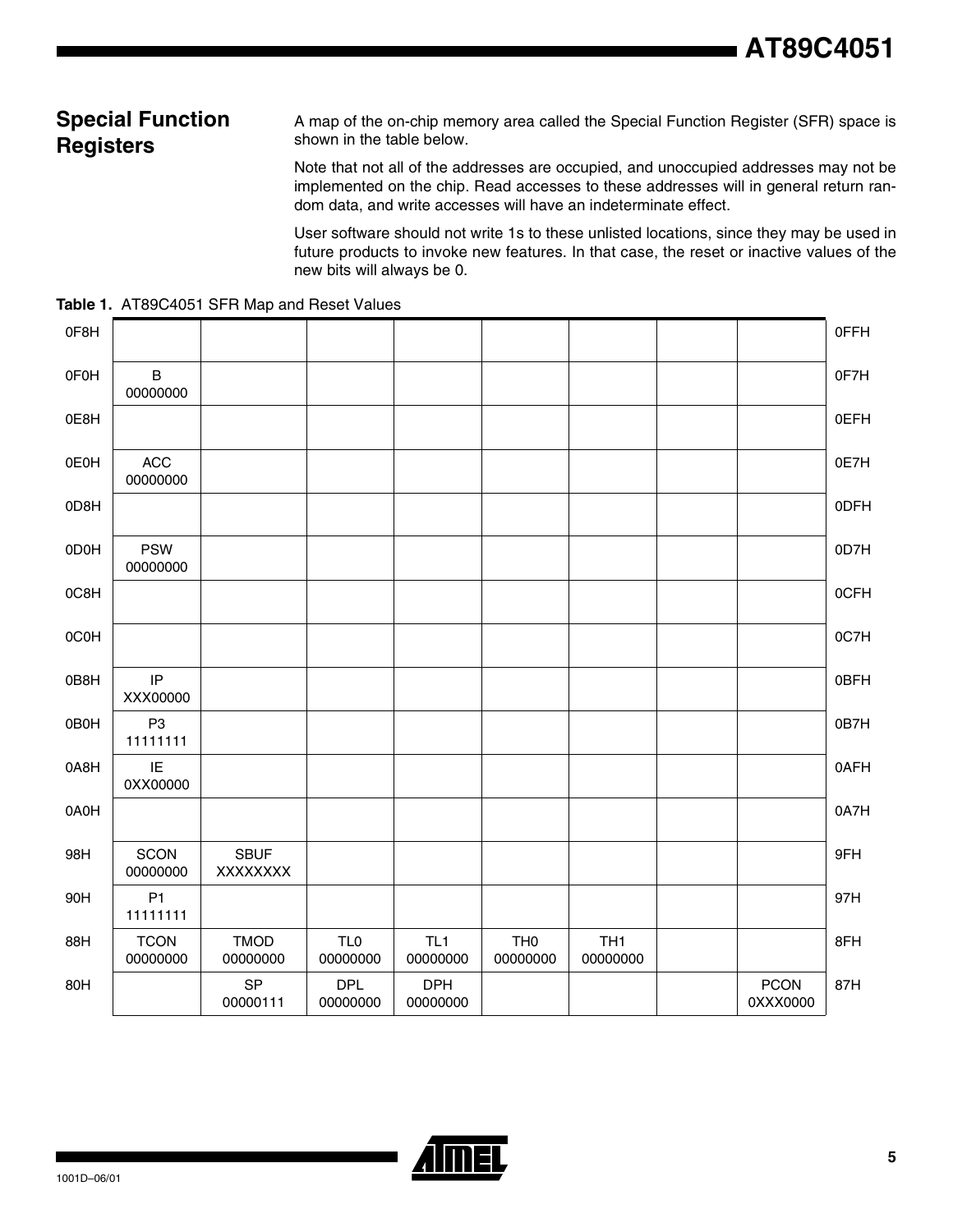#### **Restrictions on Certain Instructions**

The AT89C4051 is an economical and cost-effective member of Atmel's growing family of microcontrollers. It contains 4K bytes of Flash program memory. It is fully compatible with the MCS-51 architecture, and can be programmed using the MCS-51 instruction set. However, there are a few considerations one must keep in mind when utilizing certain instructions to program this device.

All the instructions related to jumping or branching should be restricted such that the destination address falls within the physical program memory space of the device, which is 4K for the AT89C4051. This should be the responsibility of the software programmer. For example, LJMP 0FE0H would be a valid instruction for the AT89C4051 (with 4K of memory), whereas LJMP 1000H would not.

**Branching Instructions** LCALL, LJMP, ACALL, AJMP, SJMP, JMP @A+DPTR. These unconditional branching instructions will execute correctly as long as the programmer keeps in mind that the destination branching address must fall within the physical boundaries of the program memory size (locations 00H to FFFH for the 89C4051). Violating the physical space limits may cause unknown program behavior.

> CJNE [...], DJNZ [...], JB, JNB, JC, JNC, JBC, JZ, JNZ With these conditional branching instructions the same rule above applies. Again, violating the memory boundaries may cause erratic execution.

> For applications involving interrupts, the normal interrupt service routine address locations of the 80C51 family architecture have been preserved.

**MOVX-related Instructions, Data Memory** The AT89C4051 contains 128 bytes of internal data memory. Thus, in the AT89C4051 the stack depth is limited to 128 bytes, the amount of available RAM. External DATA memory access is not supported in this device, nor is external PROGRAM memory execution. Therefore, no MOVX [...] instructions should be included in the program.

> A typical 80C51 assembler will still assemble instructions, even if they are written in violation of the restrictions mentioned above. It is the responsibility of the controller user to know the physical features and limitations of the device being used and adjust the instructions used correspondingly.

#### **Program Memory Lock Bits** On the chip are two lock bits which can be left unprogrammed (U) or can be programmed (P) to obtain the additional features listed in the following table:

#### **Lock Bit Protection Modes**[\(1\)](#page-5-0)

| <b>Program Lock Bits</b> |     |     |                                              |
|--------------------------|-----|-----|----------------------------------------------|
|                          | LB1 | LB2 | <b>Protection Type</b>                       |
|                          |     | U   | No program lock features                     |
| 2                        | D   | U   | Further programming of the Flash is disabled |
| 3                        | D   | P   | Same as mode 2, also verify is disabled      |

<span id="page-5-0"></span>Note: 1. The Lock Bits can only be erased with the Chip Erase operation.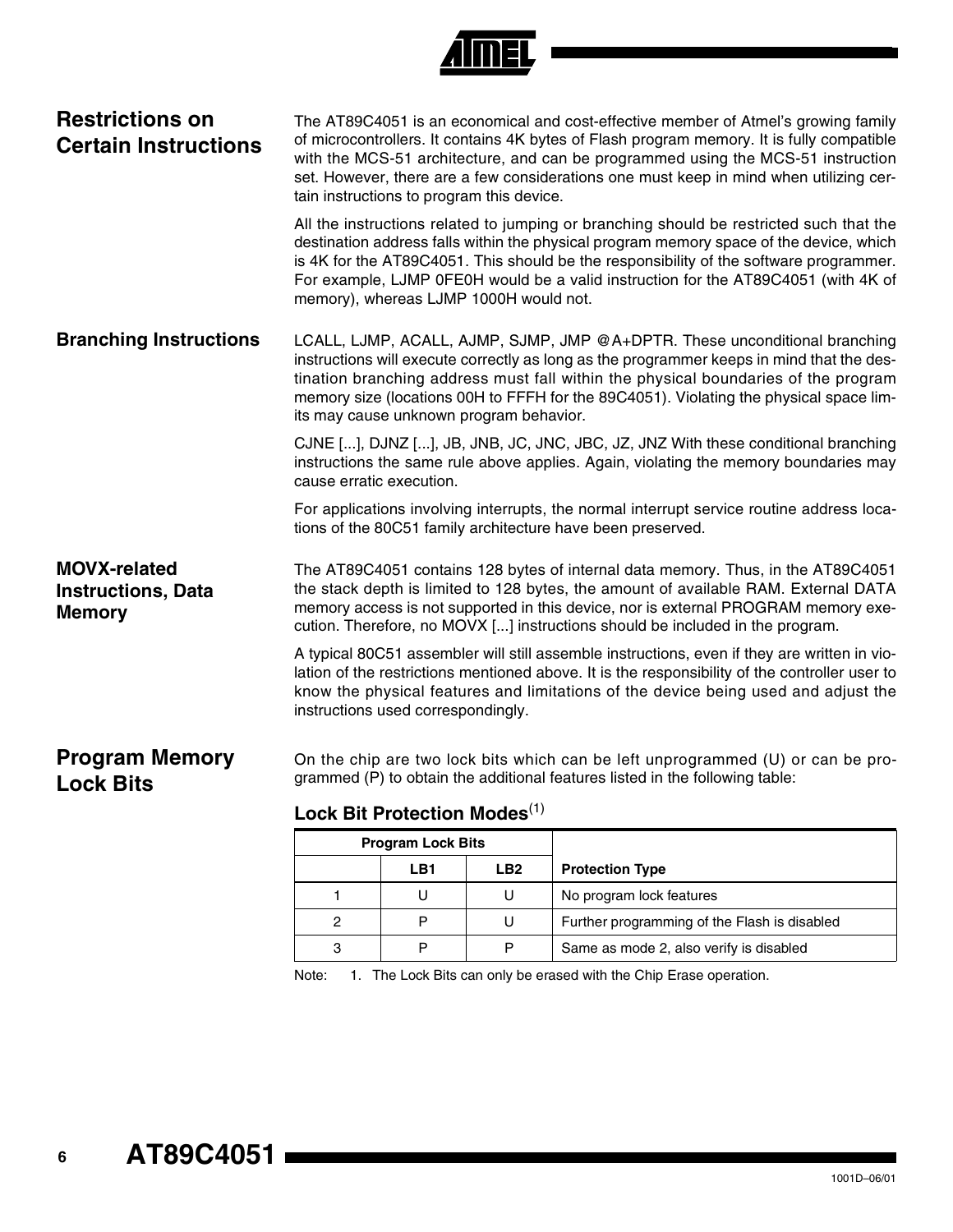**Idle Mode** In idle mode, the CPU puts itself to sleep while all the on-chip peripherals remain active. The mode is invoked by software. The content of the on-chip RAM and all the special functions registers remain unchanged during this mode. The idle mode can be terminated by any enabled interrupt or by a hardware reset.

> P1.0 and P1.1 should be set to "0" if no external pullups are used, or set to "1" if external pullups are used.

> It should be noted that when idle is terminated by a hardware reset, the device normally resumes program execution, from where it left off, up to two machine cycles before the internal reset algorithm takes control. On-chip hardware inhibits access to internal RAM in this event, but access to the port pins is not inhibited. To eliminate the possibility of an unexpected write to a port pin when Idle is terminated by reset, the instruction following the one that invokes Idle should not be one that writes to a port pin or to external memory.

**Power-down Mode** In the power-down mode the oscillator is stopped and the instruction that invokes power-down is the last instruction executed. The on-chip RAM and Special Function Registers retain their values until the power-down mode is terminated. The only exit from power-down is a hardware reset. Reset redefines the SFRs but does not change the on-chip RAM. The reset should not be activated before  $V_{CC}$  is restored to its normal operating level and must be held active long enough to allow the oscillator to restart and stabilize.

> P1.0 and P1.1 should be set to "0" if no external pullups are used, or set to "1" if external pullups are used.

**Brown-out Detection** When V<sub>CC</sub> drops below the detection threshold, all port pins (except P1.0 and P1.1) are weakly pulled high. When  $V_{CC}$  goes back up again, an internal Reset is automatically generated after a delay of typically 15 msec. The nominal brown-out detection threshold is  $2.1V \pm 10\%$ .



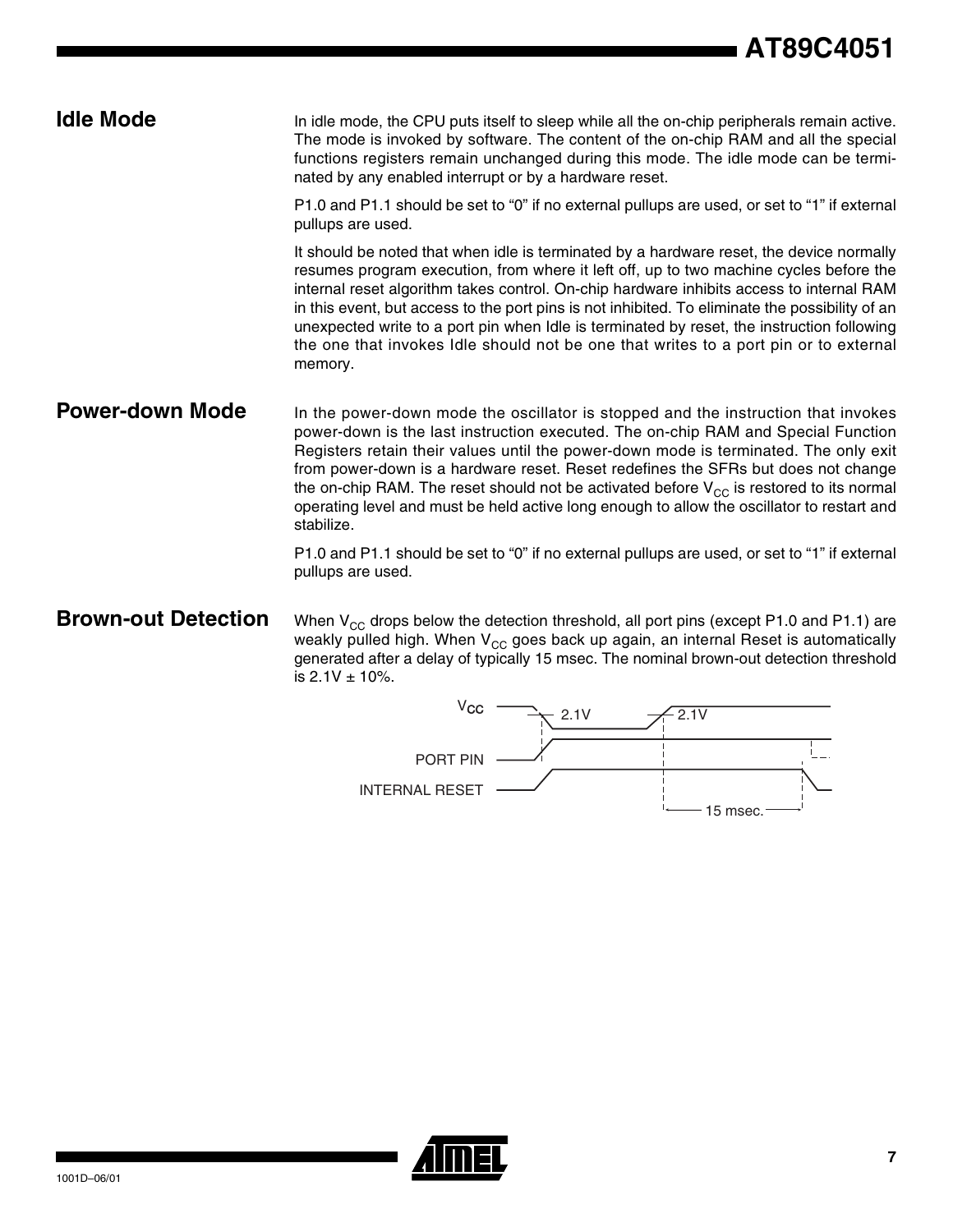

### **Programming The Flash**

The AT89C4051 is shipped with the 4K bytes of on-chip PEROM code memory array in the erased state (i.e., contents  $=$  FFH) and ready to be programmed. The code memory array is programmed one byte at a time. *Once the array is programmed, to re-program any non-blank byte, the entire memory array needs to be erased electrically.*

**Internal Address Counter:** The AT89C4051 contains an internal PEROM address counter which is always reset to 000H on the rising edge of RST and is advanced by applying a positive going pulse to pin XTAL1.

**Programming Algorithm:** To program the AT89C4051, the following sequence is recommended.

- 1. Power-up sequence: Apply power between VCC and GND pins Set RST and XTAL1 to GND
- 2. Set pin RST to "H" Set pin P3.2 to "H"
- 3. Apply the appropriate combination of "H" or "L" logic levels to pins P3.3, P3.4, P3.5, P3.7 to select one of the programming operations shown in the PEROM Programming Modes table.

To Program and Verify the Array:

- 4. Apply data for Code byte at location 000H to P1.0 to P1.7.
- 5. Raise RST to 12V to enable programming.
- 6. Pulse P3.2 once to program a byte in the PEROM array or the lock bits. The byte-write cycle is self-timed and typically takes 1.2 ms.
- 7. To verify the programmed data, lower RST from 12V to logic "H" level and set pins P3.3 to P3.7 to the appropriate levels. Output data can be read at the port P1 pins.
- 8. To program a byte at the next address location, pulse XTAL1 pin once to advance the internal address counter. Apply new data to the port P1 pins.
- 9. Repeat steps 6 through 8, changing data and advancing the address counter for the entire 4K bytes array or until the end of the object file is reached.
- 10. Power-off sequence: set XTAL1 to "L" set RST to "L" Turn  $V_{CC}$  power off

**Data Polling:** The AT89C4051 features Data Polling to indicate the end of a write cycle. During a write cycle, an attempted read of the last byte written will result in the complement of the written data on P1.7. Once the write cycle has been completed, true data is valid on all outputs, and the next cycle may begin. Data Polling may begin any time after a write cycle has been initiated.

**Ready/Busy:** The Progress of byte programming can also be monitored by the RDY/BSY output signal. Pin P3.1 is pulled low after P3.2 goes High during programming to indicate BUSY. P3.1 is pulled High again when programming is done to indicate READY.

**Program Verify:** If lock bits LB1 and LB2 have not been programmed code data can be read back via the data lines for verification:

- 1. Reset the internal address counter to 000H by bringing RST from "L" to "H".
- 2. Apply the appropriate control signals for Read Code data and read the output data at the port P1 pins.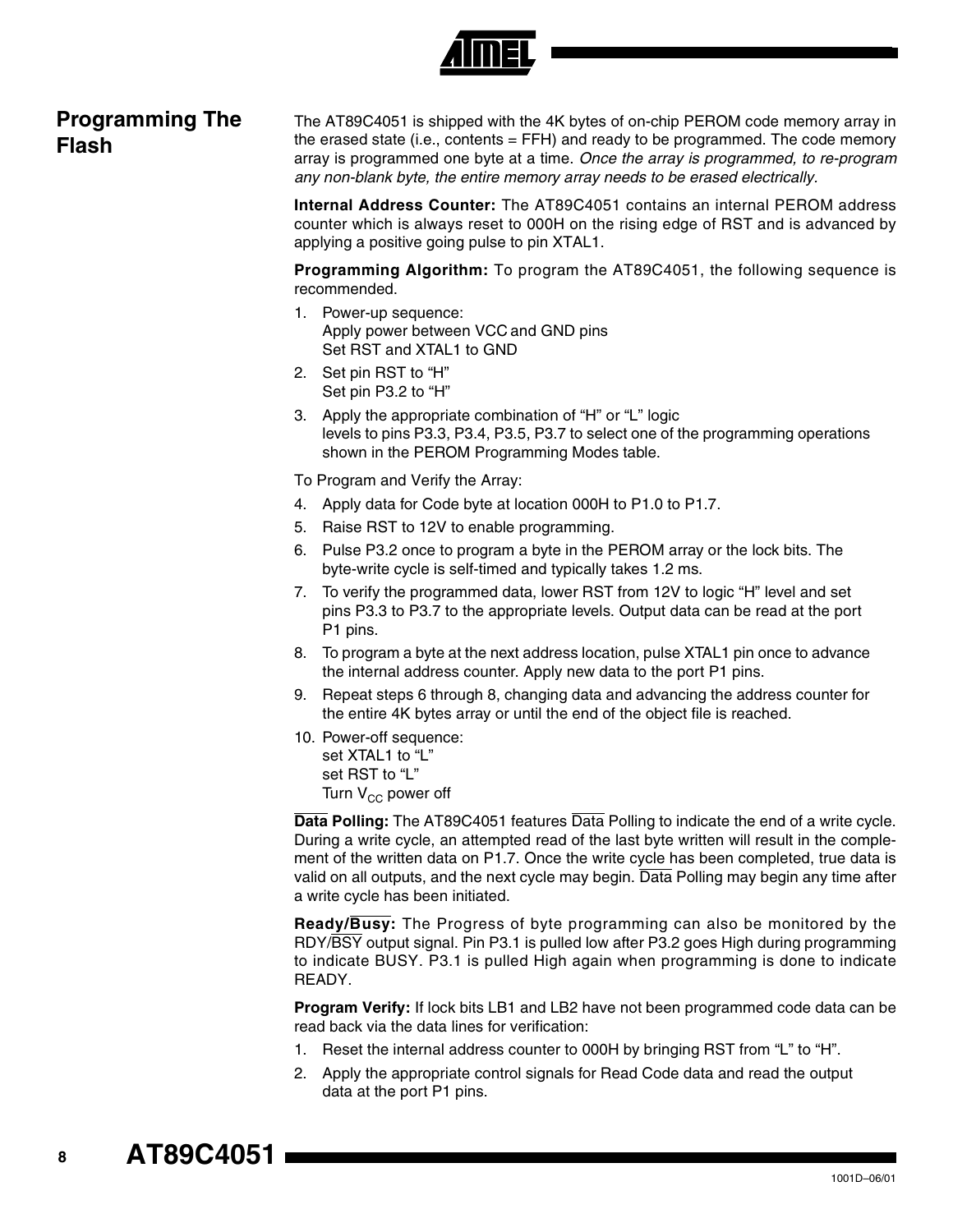|                                        | 3. Pulse pin XTAL1 once to advance the internal address counter.                                                                                                                                                                                                                                                                             |  |  |  |  |
|----------------------------------------|----------------------------------------------------------------------------------------------------------------------------------------------------------------------------------------------------------------------------------------------------------------------------------------------------------------------------------------------|--|--|--|--|
|                                        | 4. Read the next code data byte at the port P1 pins.                                                                                                                                                                                                                                                                                         |  |  |  |  |
|                                        | 5. Repeat steps 3 and 4 until the entire array is read.                                                                                                                                                                                                                                                                                      |  |  |  |  |
|                                        | The lock bits cannot be verified directly. Verification of the lock bits is achieved by<br>observing that their features are enabled.                                                                                                                                                                                                        |  |  |  |  |
|                                        | Chip Erase: The entire PEROM array (4K bytes) and the two Lock Bits are erased elec-<br>trically by using the proper combination of control signals and by holding P3.2 low for<br>10 ms. The code array is written with all "1"s in the Chip Erase operation and must be<br>executed before any non-blank memory byte can be re-programmed. |  |  |  |  |
|                                        | <b>Reading the Signature Bytes:</b> The signature bytes are read by the same procedure as<br>a normal verification of locations 000H, 001H, and 002H, except that P3.5 and P3.7<br>must be pulled to a logic low. The values returned are as follows.                                                                                        |  |  |  |  |
|                                        | $(000H) = 1EH$ indicates manufactured by Atmel                                                                                                                                                                                                                                                                                               |  |  |  |  |
|                                        | $(001H) = 41H$ indicates 89C4051                                                                                                                                                                                                                                                                                                             |  |  |  |  |
|                                        |                                                                                                                                                                                                                                                                                                                                              |  |  |  |  |
| <b>Programming</b><br><b>Interface</b> | Every code byte in the Flash array can be written and the entire array can be erased by<br>using the appropriate combination of control signals. The write operation cycle is self-<br>timed and once initiated, will automatically time itself to completion.                                                                               |  |  |  |  |

All major programming vendors offer worldwide support for the Atmel microcontroller series. Please contact your local programming vendor for the appropriate software revision.

#### **Flash Programming Modes**

| <b>Mode</b>                       |                | $RST/V_{PP}$ | P3.2/PROG | P3.3 | P3.4 | P3.5 | P3.7        |
|-----------------------------------|----------------|--------------|-----------|------|------|------|-------------|
| Write Code Data <sup>(1)(3)</sup> |                | 12V          |           | L    | H    | H    | H           |
| Read Code Data <sup>(1)</sup>     |                | H            | H         | L    |      | н    | H           |
| <b>Write Lock</b>                 | <b>Bit - 1</b> | 12V          |           | Н    | H    | H    | $\mathsf H$ |
|                                   | <b>Bit - 2</b> | 12V          |           | H    | H    |      |             |
| Chip Erase                        |                | 12V          | $-$ (2)   | H    |      |      |             |
| Read Signature Byte               |                | $\mathsf{H}$ | H         | L    |      |      |             |

<span id="page-8-2"></span><span id="page-8-1"></span><span id="page-8-0"></span>Notes: 1. The internal PEROM address counter is reset to 000H on the rising edge of RST and is advanced by a positive pulse at XTAL1 pin.

- 2. Chip Erase requires a 10-ms PROG pulse.
- 3. P3.1 is pulled Low during programming to indicate RDY/BSY.

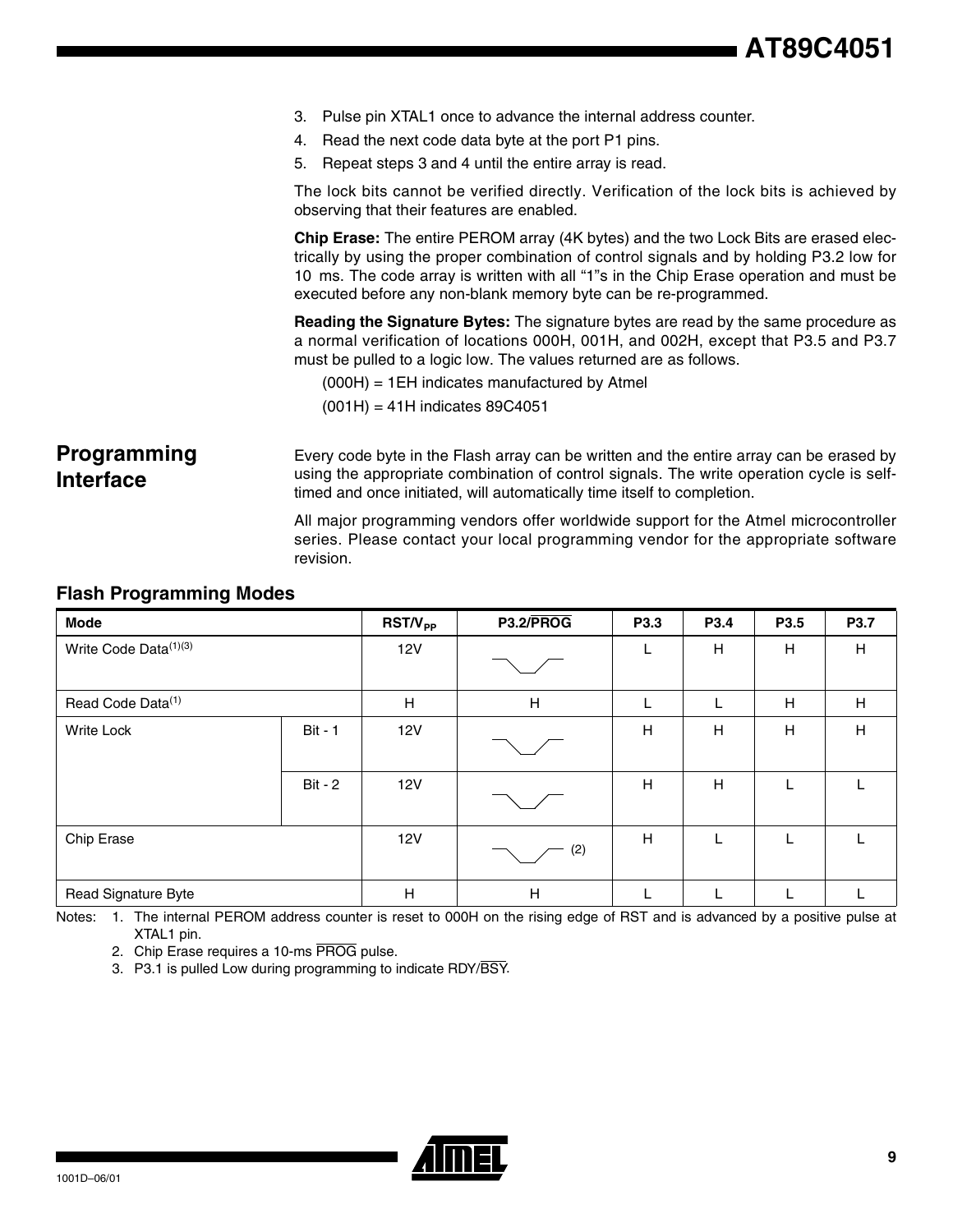

**Figure 3.** Programming the Flash Memory





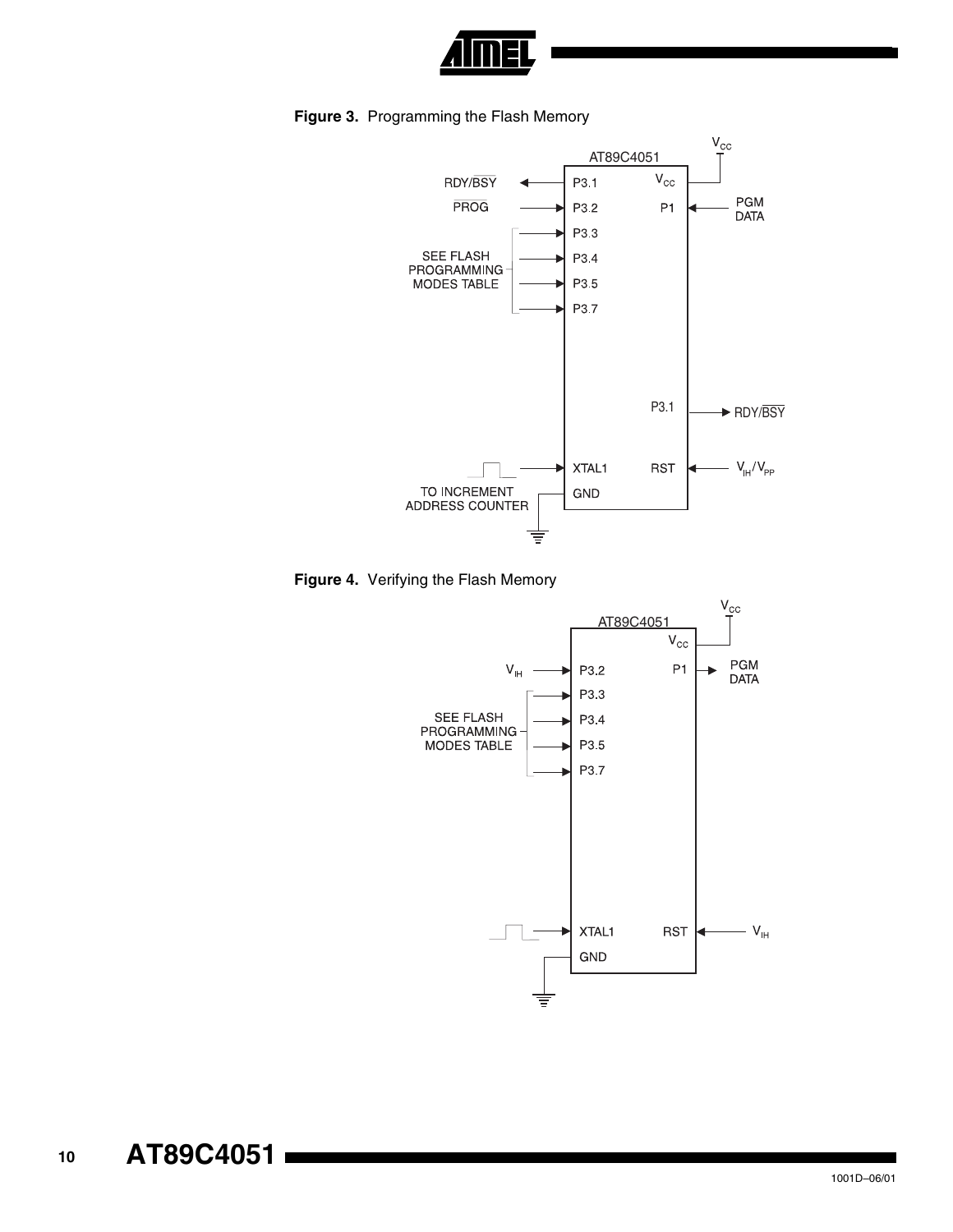# **Flash Programming and Verification Characteristics**

| $T_A = 20^{\circ}$ C to 30°C, $V_{CC} = 5.0 \pm 10\%$ |  |
|-------------------------------------------------------|--|
|-------------------------------------------------------|--|

| Symbol                         | <b>Parameter</b>                      | Min      | Max  | <b>Units</b> |
|--------------------------------|---------------------------------------|----------|------|--------------|
| $V_{PP}$                       | Programming Enable Voltage            | 11.5     | 12.5 | $\vee$       |
| $I_{PP}$                       | Programming Enable Current            |          | 250  | μA           |
| t <sub>DVGL</sub>              | Data Setup to PROG Low                | 1.0      |      | μs           |
| $\mathfrak{r}_{\mathsf{GHDX}}$ | Data Hold after PROG                  | 1.0      |      | μs           |
| $t_{EHSH}$                     | P3.4 (ENABLE) High to V <sub>PP</sub> | 1.0      |      | μs           |
| $\mathfrak{t}_{\mathsf{SHGL}}$ | V <sub>PP</sub> Setup to PROG Low     | 10       |      | μs           |
| $\mathfrak{r}_{\mathsf{GHSL}}$ | V <sub>pp</sub> Hold after PROG       | 10       |      | μs           |
| $t_{\scriptstyle\rm GLGH}$     | <b>PROG Width</b>                     | 1        | 110  | μs           |
| t <sub>ELQV</sub>              | <b>ENABLE</b> Low to Data Valid       |          | 1.0  | μs           |
| t <sub>EHQZ</sub>              | Data Float after ENABLE               | $\Omega$ | 1.0  | μs           |
| $t_{\scriptstyle\rm GHBL}$     | PROG High to BUSY Low                 |          | 50   | ns           |
| $t_{\mathsf{WC}}$              | Byte Write Cycle Time                 |          | 2.0  | ms           |
| $\mathfrak{t}_{\mathsf{BHH}}$  | RDY/BSY\ to Increment Clock Delay     | 1.0      |      | μs           |
| $t_{\text{HIL}}$               | Increment Clock High                  | 200      |      | ns           |

Note: 1. Only used in 12-volt programming mode.

# **Flash Programming and Verification Waveforms**



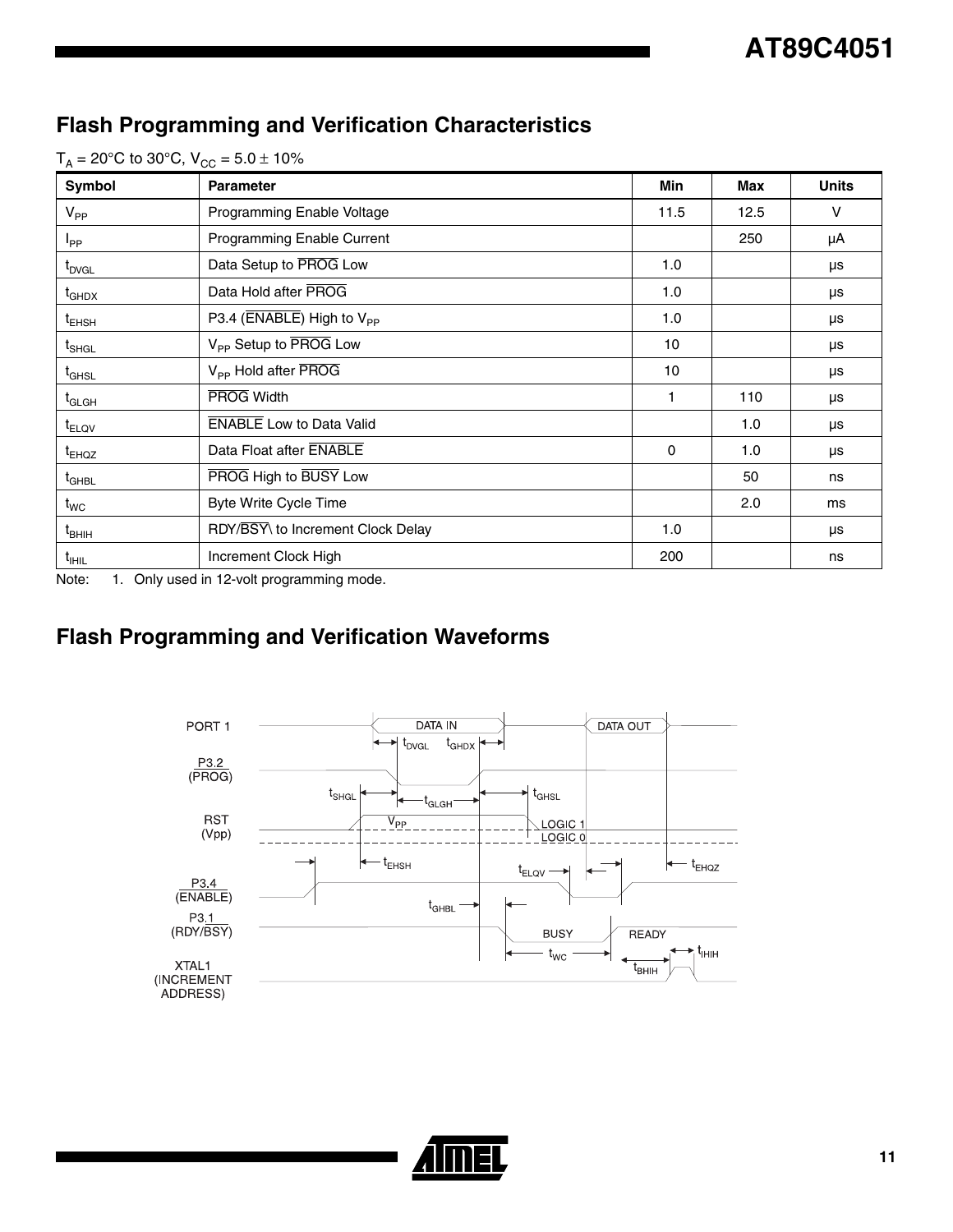

## **Absolute Maximum Ratings\***

| Voltage on Any Pin |
|--------------------|
|                    |
|                    |

\*NOTICE: Stresses beyond those listed under "Absolute Maximum Ratings" may cause permanent damage to the device. This is a stress rating only and functional operation of the device at these or any other conditions beyond those indicated in the operational sections of this specification is not implied. Exposure to absolute maximum rating conditions for extended periods may affect device reliability.

#### **DC Characteristics**

 $T_A = -40^{\circ}$ C to 85°C,  $V_{CC} = 2.7V$  to 6.0V (unless otherwise noted)

| Symbol                     | <b>Parameter</b>                                  | <b>Condition</b>                                                                         | Min                | Max                   | <b>Units</b> |
|----------------------------|---------------------------------------------------|------------------------------------------------------------------------------------------|--------------------|-----------------------|--------------|
| $\mathsf{V}_{\mathsf{IL}}$ | Input Low-voltage                                 |                                                                                          | $-0.5$             | 0.2 $V_{CC}$ - 0.1    | $\vee$       |
| $V_{\text{IH}}$            | Input High-voltage                                | (Except XTAL1, RST)                                                                      | $0.2 V_{CC} + 0.9$ | $V_{\rm CC}$ + 0.5    | $\vee$       |
| $V_{I H1}$                 | Input High-voltage                                | (XTAL1, RST)                                                                             | $0.7 V_{CC}$       | $V_{\text{CC}} + 0.5$ | $\vee$       |
| $V_{OL}$                   | Output Low-voltage <sup>(1)</sup><br>(Ports 1, 3) | $I_{\text{OI}} = 20 \text{ mA}, V_{\text{CC}} = 5V$<br>$I_{OL}$ = 10 mA, $V_{CC}$ = 2.7V |                    | 0.5                   | V            |
|                            |                                                   | $I_{OH}$ = -80 µA, $V_{CC}$ = 5V $\pm$ 10%                                               | 2.4                |                       | $\vee$       |
| $V_{OH}$                   | Output High-voltage<br>(Ports 1, 3)               | $I_{OH} = -30 \mu A$                                                                     | $0.75 V_{CC}$      |                       | $\vee$       |
|                            |                                                   | $I_{OH} = -12 \mu A$                                                                     | $0.9 V_{CC}$       |                       | $\vee$       |
| $I_{\rm IL}$               | Logical 0 Input Current<br>(Ports 1, 3)           | $V_{IN} = 0.45V$                                                                         |                    | $-50$                 | μA           |
| $I_{TL}$                   | Logical 1 to 0 Transition Current<br>(Ports 1, 3) | $V_{IN}$ = 2V, $V_{CC}$ = 5V $\pm$ 10%                                                   |                    | $-750$                | μA           |
| $I_{LI}$                   | Input Leakage Current<br>(Port P1.0, P1.1)        | $0 < V_{IN} < V_{CC}$                                                                    |                    | ±10                   | μA           |
| $V_{OS}$                   | Comparator Input Offset Voltage                   | $V_{CC} = 5V$                                                                            |                    | 20                    | mV           |
| $V_{CM}$                   | Comparator Input Common<br>Mode Voltage           |                                                                                          | $\mathbf 0$        | $V_{\rm CC}$          | $\vee$       |
| <b>RRST</b>                | <b>Reset Pulldown Resistor</b>                    |                                                                                          | 50                 | 300                   | KΩ           |
| $C_{10}$                   | Pin Capacitance                                   | Test Freq. = 1 MHz, $T_A = 25^{\circ}$ C                                                 |                    | 10                    | pF           |
| $I_{\rm CC}$               |                                                   | Active Mode, 12 MHz, $V_{CC} = 6V/3V$                                                    |                    | 15/5.5                | mA           |
|                            | Power Supply Current                              | Idle Mode, 12 MHz, $V_{CC} = 6V/3V$<br>P1.0 & P1.1 = 0V or $V_{CC}$                      |                    | 5/1                   | mA           |
|                            |                                                   | $V_{CC}$ = 6V P1.0 & P1.1 = 0V or $V_{CC}$                                               |                    | 20                    | μA           |
|                            | Power-down Mode <sup>(2)</sup>                    | $V_{CC}$ = 3V P1.0 & P1.1 = 0V or $V_{CC}$                                               |                    | 5                     | μA           |

<span id="page-11-0"></span>Notes: 1. Under steady state (non-transient) conditions,  $I_{OL}$  must be externally limited as follows:

Maximum  $I_{OL}$  per port pin: 20 mA

Maximum total I<sub>OL</sub> for all output pins: 80 mA

If I<sub>OL</sub> exceeds the test condition, V<sub>OL</sub> may exceed the related specification. Pins are not guaranteed to sink current greater than the listed test conditions.

2. Minimum  $V_{CC}$  for Power-down is 2V.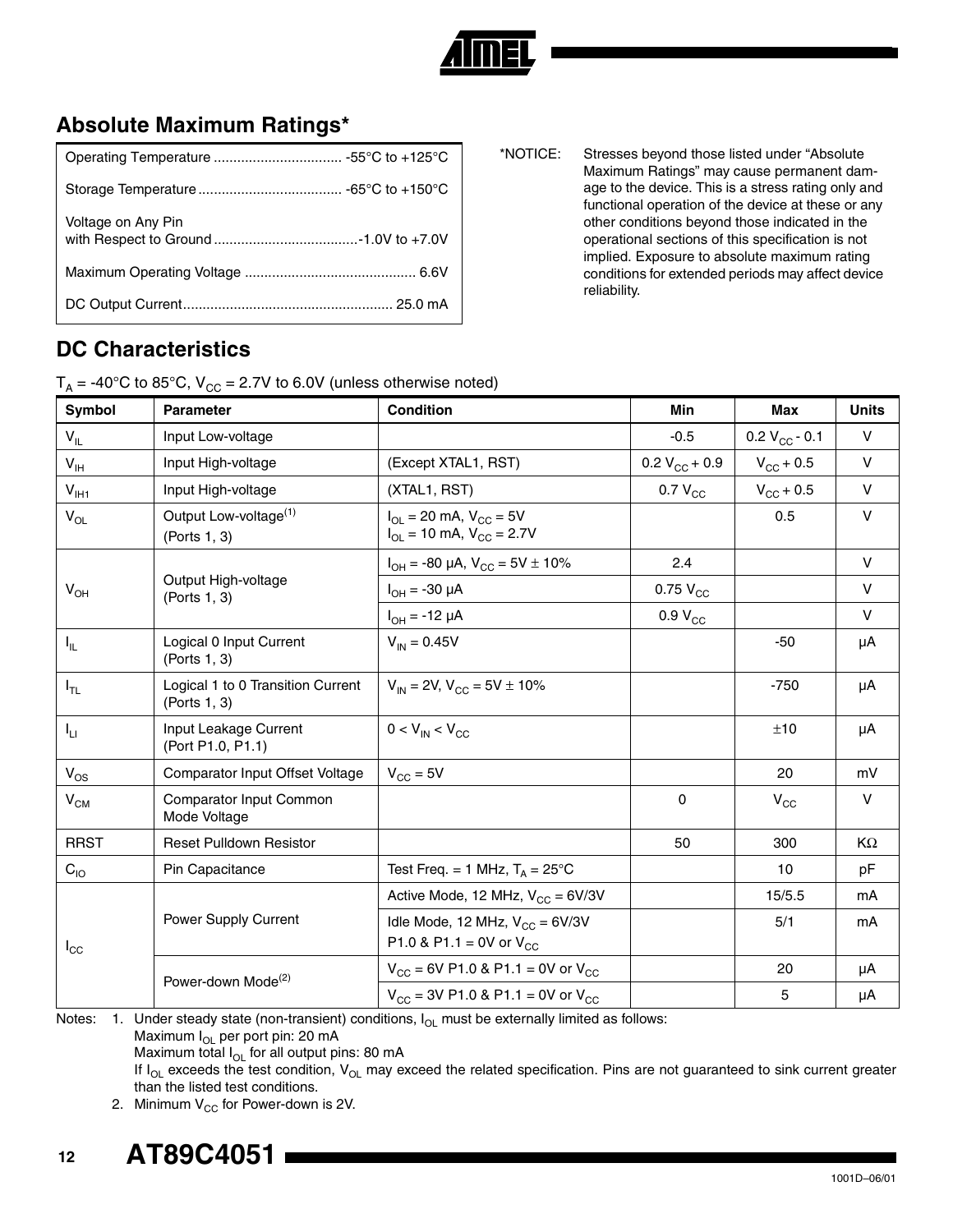# **External Clock Drive Waveforms**



## **External Clock Drive**

|                   |                             | $V_{CC}$ = 2.7V to 6.0V |     | $V_{CC}$ = 4.0V to 6.0V |            |              |
|-------------------|-----------------------------|-------------------------|-----|-------------------------|------------|--------------|
| Symbol            | <b>Parameter</b>            | Min                     | Max | Min                     | <b>Max</b> | <b>Units</b> |
| $1/t_{CLCL}$      | <b>Oscillator Frequency</b> | 0                       | 12  | 0                       | 24         | <b>MHz</b>   |
| $t_{CLCL}$        | Clock Period                | 83.3                    |     | 41.6                    |            | ns           |
| $t_{CHCX}$        | High Time                   | 30                      |     | 15                      |            | ns           |
| $t_{\text{CLCX}}$ | Low Time                    | 30                      |     | 15                      |            | ns           |
| $t_{CLCH}$        | Rise Time                   |                         | 20  |                         | 20         | ns           |
| $t_{CHCL}$        | Fall Time                   |                         | 20  |                         | 20         | ns           |

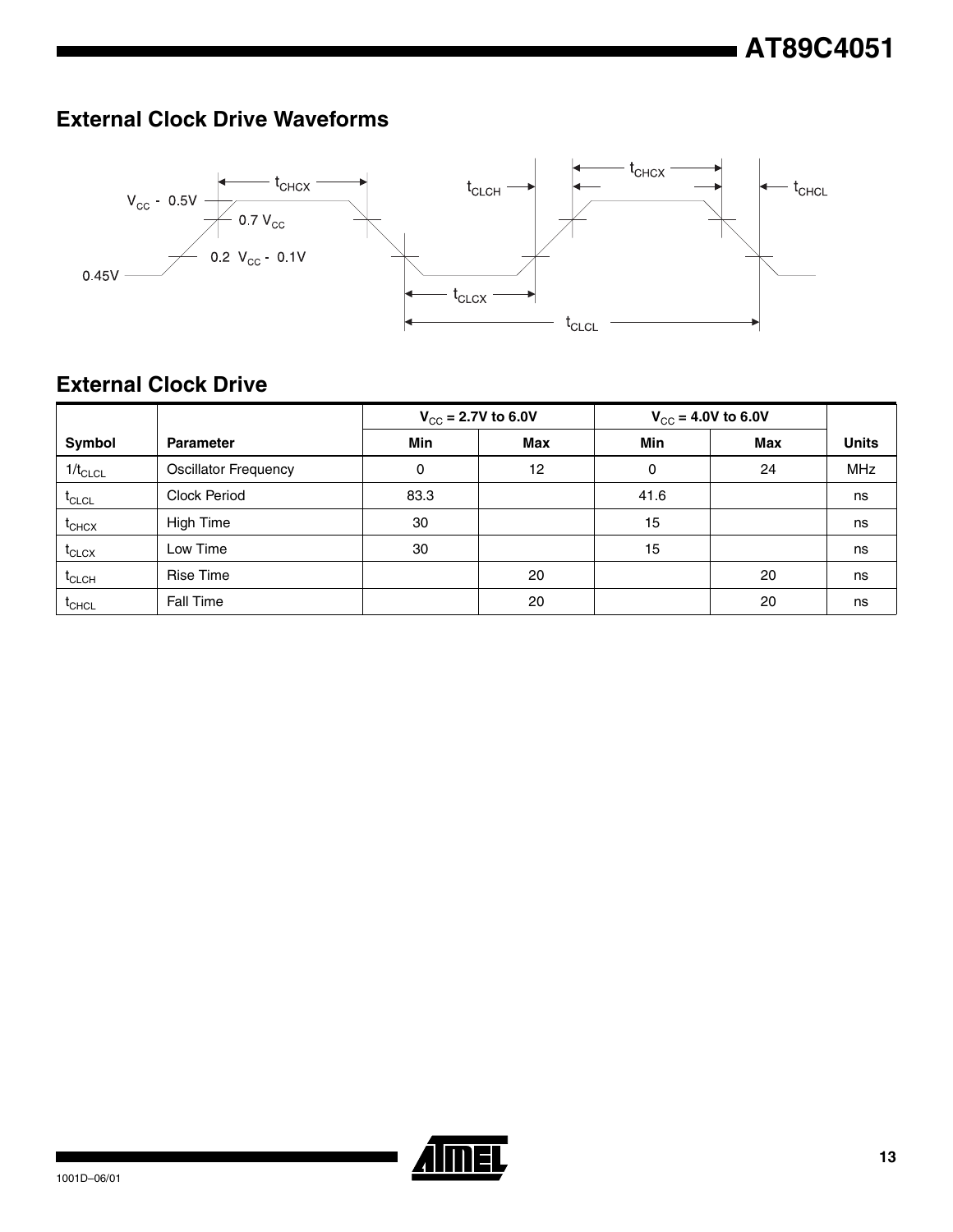

### **Serial Port Timing: Shift Register Mode Test Conditions**

 $V_{CC} = 5.0V \pm 20\%$ ; Load Capacitance = 80 pF

|                   |                                          |     | <b>Variable Oscillator</b><br>12 MHz Osc |                           |                    |              |
|-------------------|------------------------------------------|-----|------------------------------------------|---------------------------|--------------------|--------------|
| <b>Symbol</b>     | <b>Parameter</b>                         | Min | Max                                      | Min                       | Max                | <b>Units</b> |
| <b>IXLXL</b>      | Serial Port Clock Cycle Time             | 1.0 |                                          | $12t_{CLCL}$              |                    | μs           |
| <b>LOVXH</b>      | Output Data Setup to Clock Rising Edge   | 700 |                                          | 10t <sub>Cl Cl</sub> -133 |                    | ns           |
| <sup>L</sup> XHQX | Output Data Hold after Clock Rising Edge | 50  |                                          | $2t_{CLCL}$ -117          |                    | ns           |
| <sup>L</sup> XHDX | Input Data Hold after Clock Rising Edge  | 0   |                                          | 0                         |                    | ns           |
| <sup>L</sup> XHDV | Clock Rising Edge to Input Data Valid    |     | 700                                      |                           | 10 $t_{CLCL}$ -133 | ns           |

#### **Shift Register Mode Timing Waveforms**



## **AC Testing Input/Output Waveforms**[\(1\)](#page-13-0)



<span id="page-13-0"></span>Note: 1. AC Inputs during testing are driven at V<sub>CC</sub> - 0.5V for a logic 1 and 0.45V for a logic 0. Timing measurements are made at V<sub>IH</sub> min. for a logic 1 and  $V_{IL}$  max. for a logic 0.

### **Float Waveforms**[\(1\)](#page-13-1)



<span id="page-13-1"></span>Note: 1. For timing purposes, a port pin is no longer floating when a 100 mV change from load voltage occurs. A port pin begins to float when 100 mV change frothe loaded  $V_{OH}/V_{OH}$  level occurs.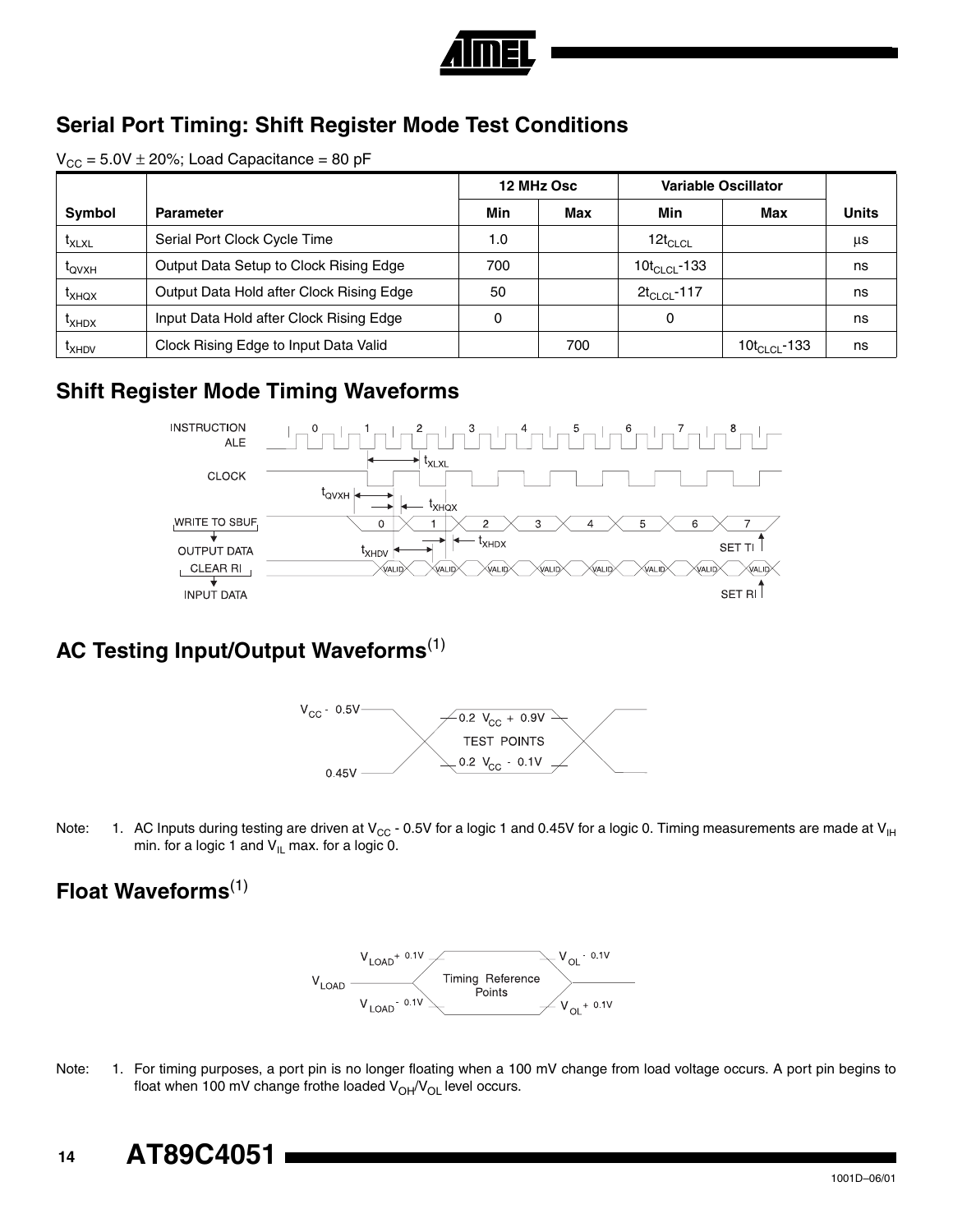





Power-Down Mode Notes: 1. XTAL1 tied to GND for I<sub>CC</sub> (power-down) 2. P.1.0 and P1.1 =  $\rm V_{CC}$  or GND 3. Lock bits programmed

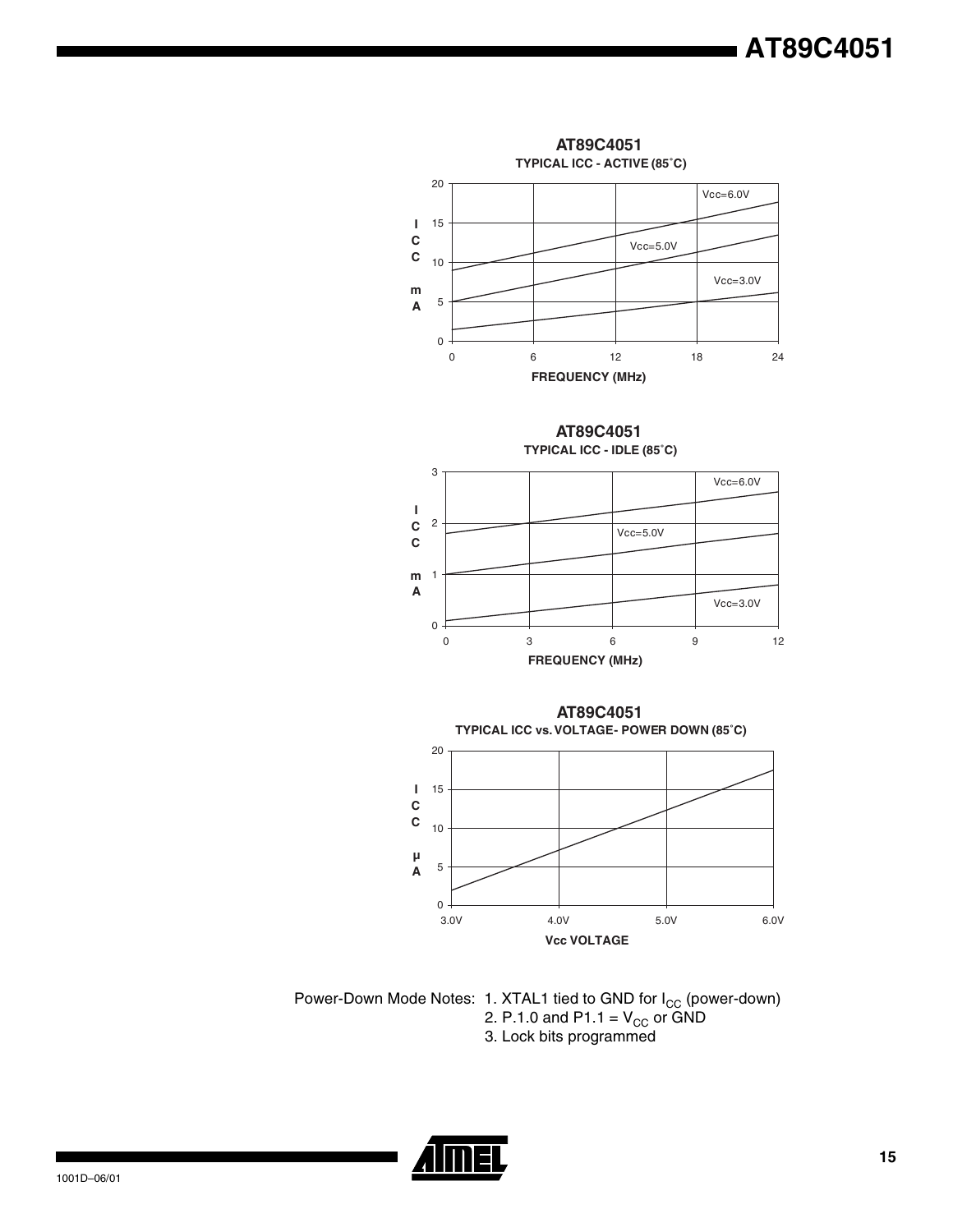

# **Ordering Information**

| <b>Speed</b><br>(MHz) | <b>Power</b><br><b>Supply</b> | <b>Ordering Code</b>             | Package            | <b>Operation Range</b>                                   |
|-----------------------|-------------------------------|----------------------------------|--------------------|----------------------------------------------------------|
| 12                    | 2.7V to 6.0V                  | AT89C4051-12PC<br>AT89C4051-12SC | 20P3<br><b>20S</b> | Commercial<br>(0 $\rm ^{\circ}C$ to 70 $\rm ^{\circ}C$ ) |
|                       |                               | AT89C4051-12PI<br>AT89C4051-12SI | 20P3<br><b>20S</b> | Industrial<br>(-40°C to 85°C).                           |
| 24                    | 4.0V to 6.0V                  | AT89C4051-24PC<br>AT89C4051-24SC | 20P3<br><b>20S</b> | Commercial<br>(0 $\rm ^{\circ}C$ to 70 $\rm ^{\circ}C$ ) |
|                       |                               | AT89C4051-24PI<br>AT89C4051-24SI | 20P3<br><b>20S</b> | Industrial<br>(-40°C to 85°C).                           |

| Package Type |                                                              |  |  |
|--------------|--------------------------------------------------------------|--|--|
| 20P3         | 20-lead, 0.300" Wide, Plastic Dual In-line Package (PDIP)    |  |  |
| <b>20S</b>   | 20-lead, 0.300" Wide, Plastic Gull Wing Small Outline (SOIC) |  |  |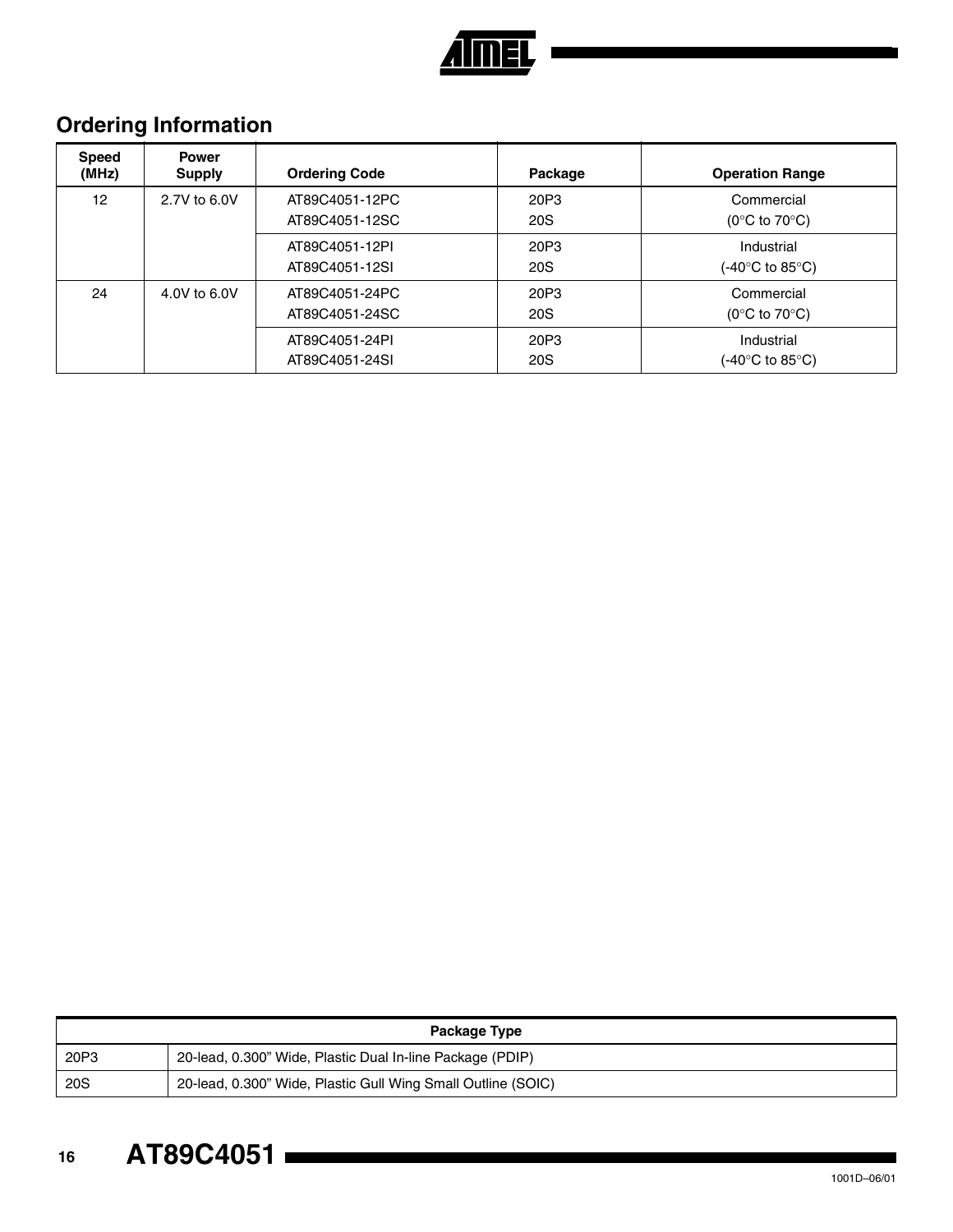### **Packaging Information**